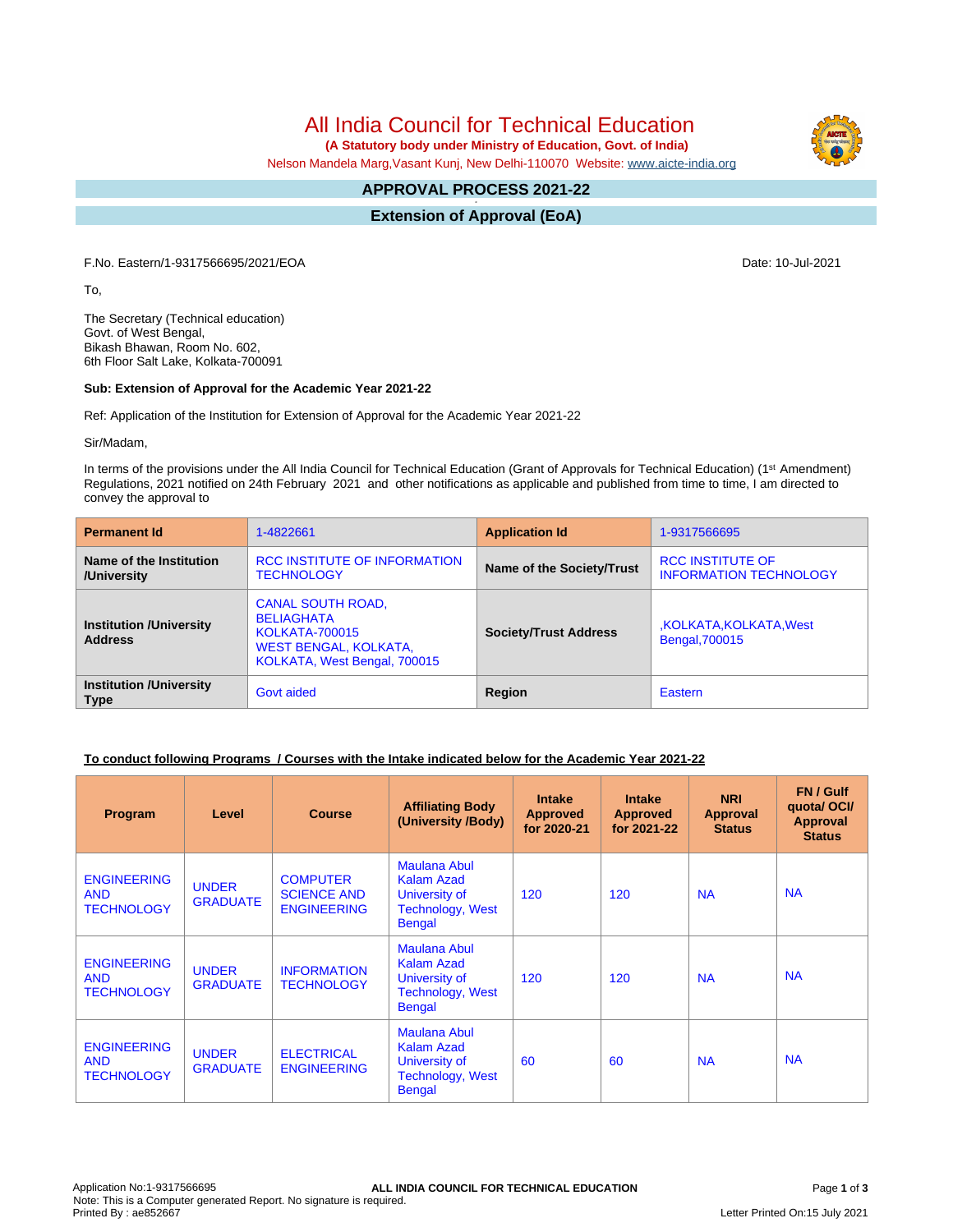| <b>ENGINEERING</b><br><b>AND</b><br><b>TECHNOLOGY</b> | <b>UNDER</b><br><b>GRADUATE</b> | <b>ELECTRONICS &amp;</b><br><b>COMMUNICATIO</b><br><b>N ENGG</b>                                              | <b>Maulana Abul</b><br><b>Kalam Azad</b><br>University of<br><b>Technology, West</b><br><b>Bengal</b>        | 120 | 120 | <b>NA</b> | <b>NA</b> |
|-------------------------------------------------------|---------------------------------|---------------------------------------------------------------------------------------------------------------|--------------------------------------------------------------------------------------------------------------|-----|-----|-----------|-----------|
| <b>ENGINEERING</b><br><b>AND</b><br><b>TECHNOLOGY</b> | <b>UNDER</b><br><b>GRADUATE</b> | <b>APPLIED</b><br><b>ELECTRONICS</b><br><b>AND</b><br><b>INSTRUMENTAT</b><br><b>ION</b><br><b>ENGINEERING</b> | <b>Maulana Abul</b><br><b>Kalam Azad</b><br>University of<br>Technology, West<br><b>Bengal</b>               | 30  | 30  | <b>NA</b> | <b>NA</b> |
| <b>MCA</b>                                            | <b>POST</b><br><b>GRADUATE</b>  | <b>MASTERS IN</b><br><b>COMPUTER</b><br><b>APPLICATIONS</b>                                                   | <b>Maulana Abul</b><br><b>Kalam Azad</b><br>University of<br><b>Technology, West</b><br><b>Bengal</b>        | 60  | 60  | <b>NA</b> | <b>NA</b> |
| <b>ENGINEERING</b><br><b>AND</b><br><b>TECHNOLOGY</b> | <b>POST</b><br><b>GRADUATE</b>  | <b>COMPUTER</b><br><b>SCEINCE &amp;</b><br><b>ENGINEERING</b>                                                 | <b>Maulana Abul</b><br><b>Kalam Azad</b><br><b>University of</b><br><b>Technology, West</b><br><b>Bengal</b> | 18  | 18  | <b>NA</b> | <b>NA</b> |
| <b>ENGINEERING</b><br><b>AND</b><br><b>TECHNOLOGY</b> | <b>POST</b><br><b>GRADUATE</b>  | <b>COMPUTER</b><br><b>SCIENCE AND</b><br><b>ENGINEERING</b><br><b>(ARTIFICIAL</b><br><b>INTELLIGENCE)</b>     | <b>Maulana Abul</b><br>Kalam Azad<br>University of<br><b>Technology, West</b><br><b>Bengal</b>               | 18  | 18  | <b>NA</b> | <b>NA</b> |
| <b>ENGINEERING</b><br><b>AND</b><br><b>TECHNOLOGY</b> | <b>POST</b><br><b>GRADUATE</b>  | <b>MICRO</b><br><b>ELECTRONICS &amp;</b><br><b>VLSI</b><br><b>TECHNOLOGY</b>                                  | <b>Maulana Abul</b><br><b>Kalam Azad</b><br>University of<br><b>Technology, West</b><br><b>Bengal</b>        | 18  | 18  | <b>NA</b> | <b>NA</b> |

### **It is mandatory to comply with all the essential requirements as given in APH 2021-22 (Appendix 6)**

The Institution/ University is having the following deficiencies as per the online application submitted to AICTE (self-disclosure based) and the same shall be complied within Two years from the date of issue of this EoA.

### **Deficiencies\* Noted (based on Self Disclosure)**

Faculty Deficiency

**\***Please refer Deficiency Report for details